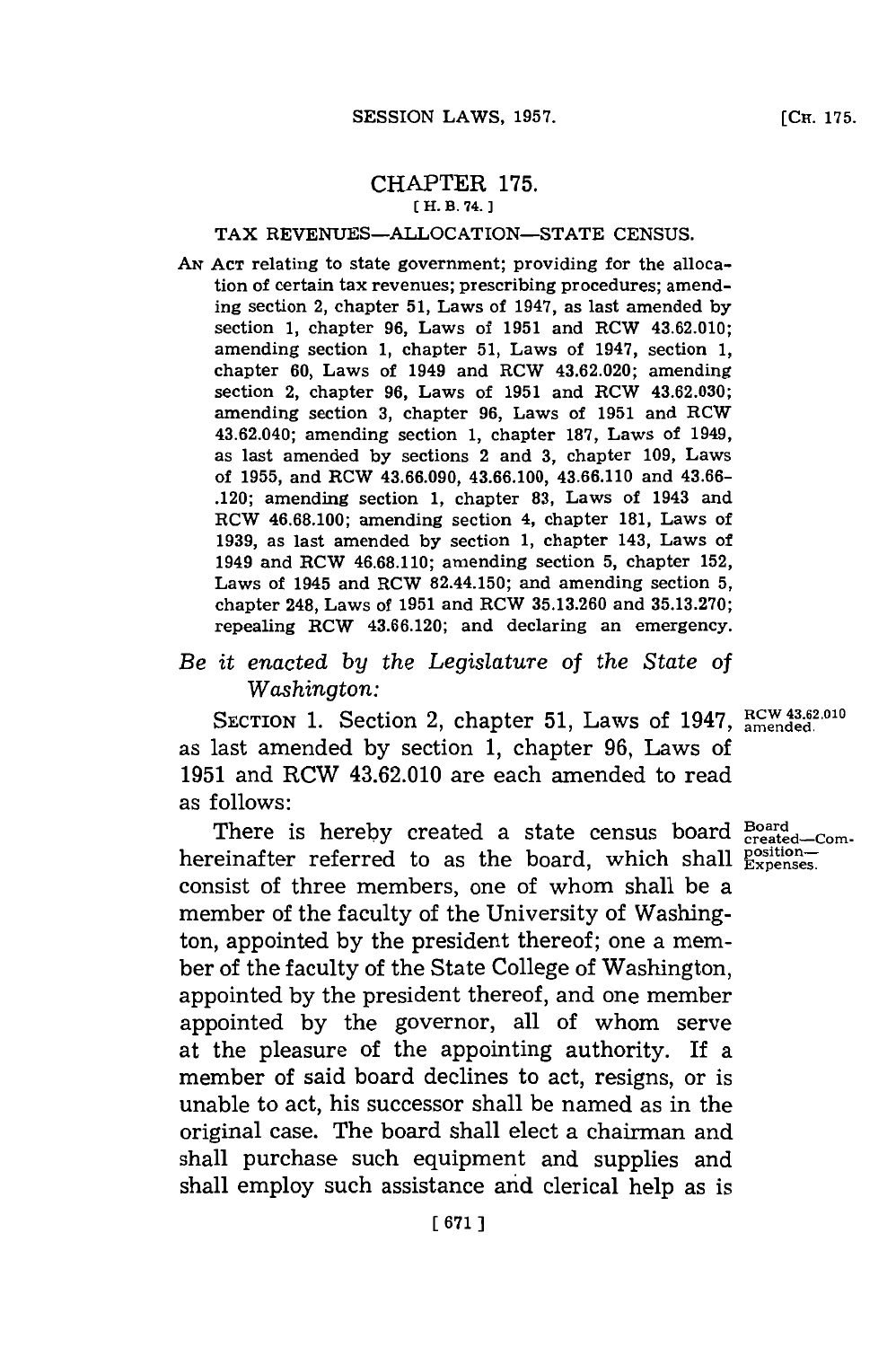**CH. 175.]**

**Census board. Board created -Composition -Expenses.**

necessary in the performance of its duties. Each member of the board and any assistants or employees of the board when authorized to make expenditures in behalf of the board shall be reimbursed **for** necessary traveling and other expenses. In addition, the per diem for each member of the board shall be twenty-five dollars for attendance at board meetings, which shall not exceed three meetings per year. If the state or any of its political subdivisions, or other agencies, use the services of the board, the state, its political subdivision, or other agencies utilizing such services shall pay for the cost of rendering such services. Per diem and expenditures herein authorized shall be approved **by** the chairman or the executive secretary of the board, and shall be paid out of funds allocated to cities and towns under RCW 82.44.150, as derived from section **5,** chapter **152,** Laws of 1945, and shall be paid from said fund before any allocations or payments are made to cities and towns under said act.

**amended.**

**RCW 43.62.020 SEC.** 2. Section **1,** chapter **51,** Laws of 1947 and **amended.** section **1,** chapter **60,** Laws of 1949 (heretofore combined and codified as RCW 43.62.020) are each amended to read as follows:

Method of **(RCW 43.62.020)** Whenever cities and towns of allocating state  $\frac{1}{2}$  (RCW 43.62.020) Whenever cities and towns of allocating state<br> **funds to cities**<br>
and towns intervals and entitled to <sub>and towns</sub> and the state are, by law, and calculated and entitled to be prescribed.<br>paid any funds or state moneys from any source, and the allocation and payment is required to be made on a populations basis, notwithstanding the provisions of any other law to the contrary, all such allocations shall be made on the basis of the population of the respective cities and towns as last determined **by Proviso,** the state census board: *Provided,* That the regular federal decennial census figures released for cities and towns shall be considered **by** the board in determining the population of cities and towns.

**11GW 43.62.030 SEC. 3.** Section 2, chapter **96,** Laws of **1951** and RCW 43.62.030 are each amended to read as follows: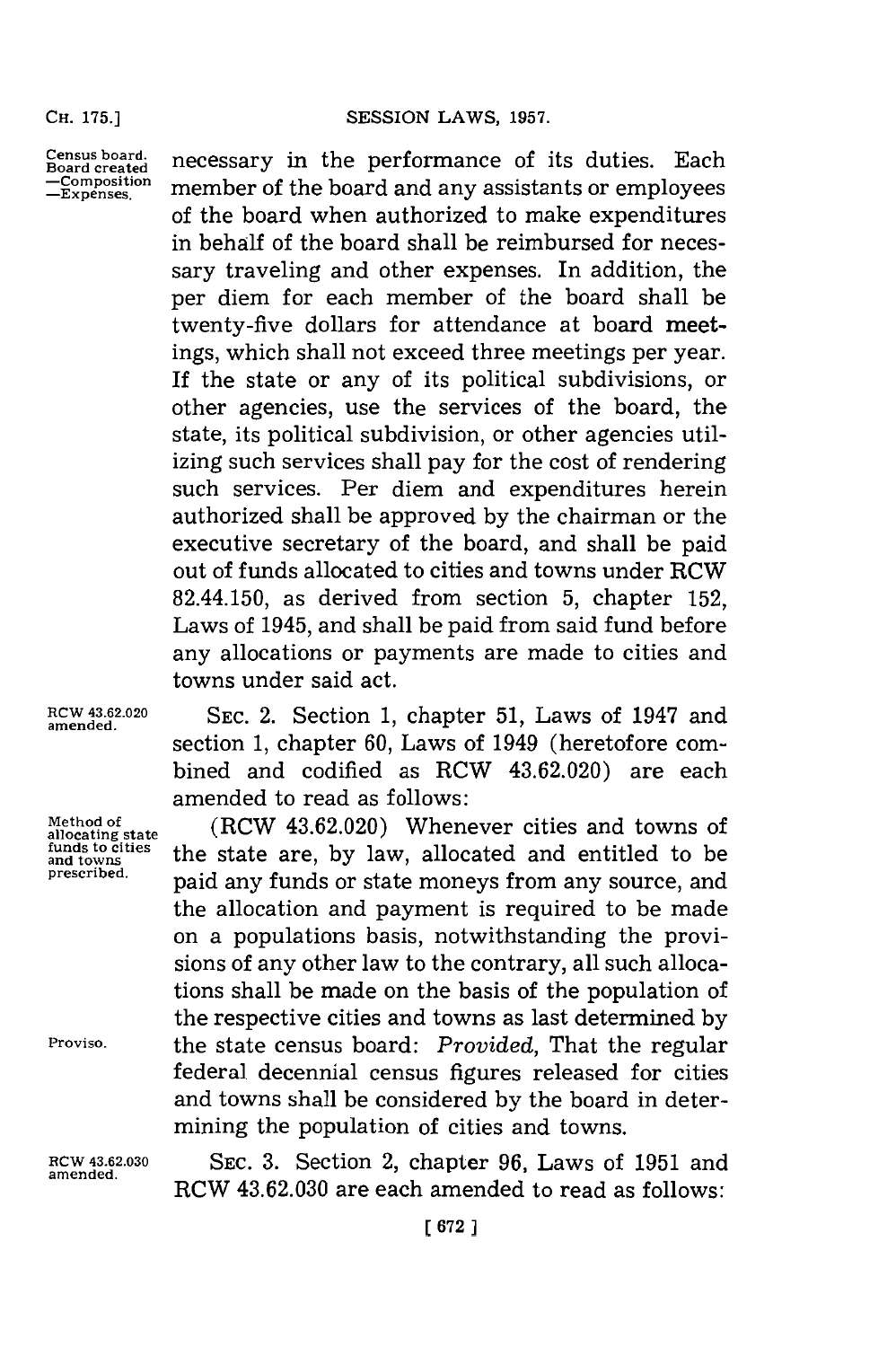The board shall, as of April 1, 1957, and annu- Determinationally therafter as of April 1st, determine the popula- Certificate tions of all cities and towns of the state; and on or before July 1st of each year, shall file with the secretary of state a certificate showing its determination as to the populations of cities and towns of the state. **A** copy of such certificate and of a certificate showing the determination of all population increases of cities and towns resulting from annexations that become effective prior to September 1st in any year shall be forwarded **by** the board to each state official or department responsible for making allocations or payments, and on and after January 1st next following the date when such certificate or certificates are filed, the population determination shown in such certificate or certificates shall be used as the basis for the allocation and payment of state funds, to cities and towns until the next January 1st following the filing of successive certificates **by** the board: *Provided,* That whenever any city or town becomes **Proviso.** incorporated subsequent to the determination of such population, the populations of such cities and towns as shown in the records of incorporation filed with the secretary of state shall be used in determining the amount of allocation and payments, and the board shall so notify the proper state officials or departments, and such cities and towns shall be entitled to participate in allocations thereafter made: *Provided further,* That in case any incorporated city **Proviso.** or town disincorporates subsequent to the filing of such certificate or certificates, the board shall promptly notify the proper state officials or departments thereof, and such cities and towns shall cease to participate in allocations thereafter made, and all credit accrued to such incorporated city or town shall be distributed to the credit of the remaining cities and towns. The secretary of state shall promptly notify the board of the incorporation of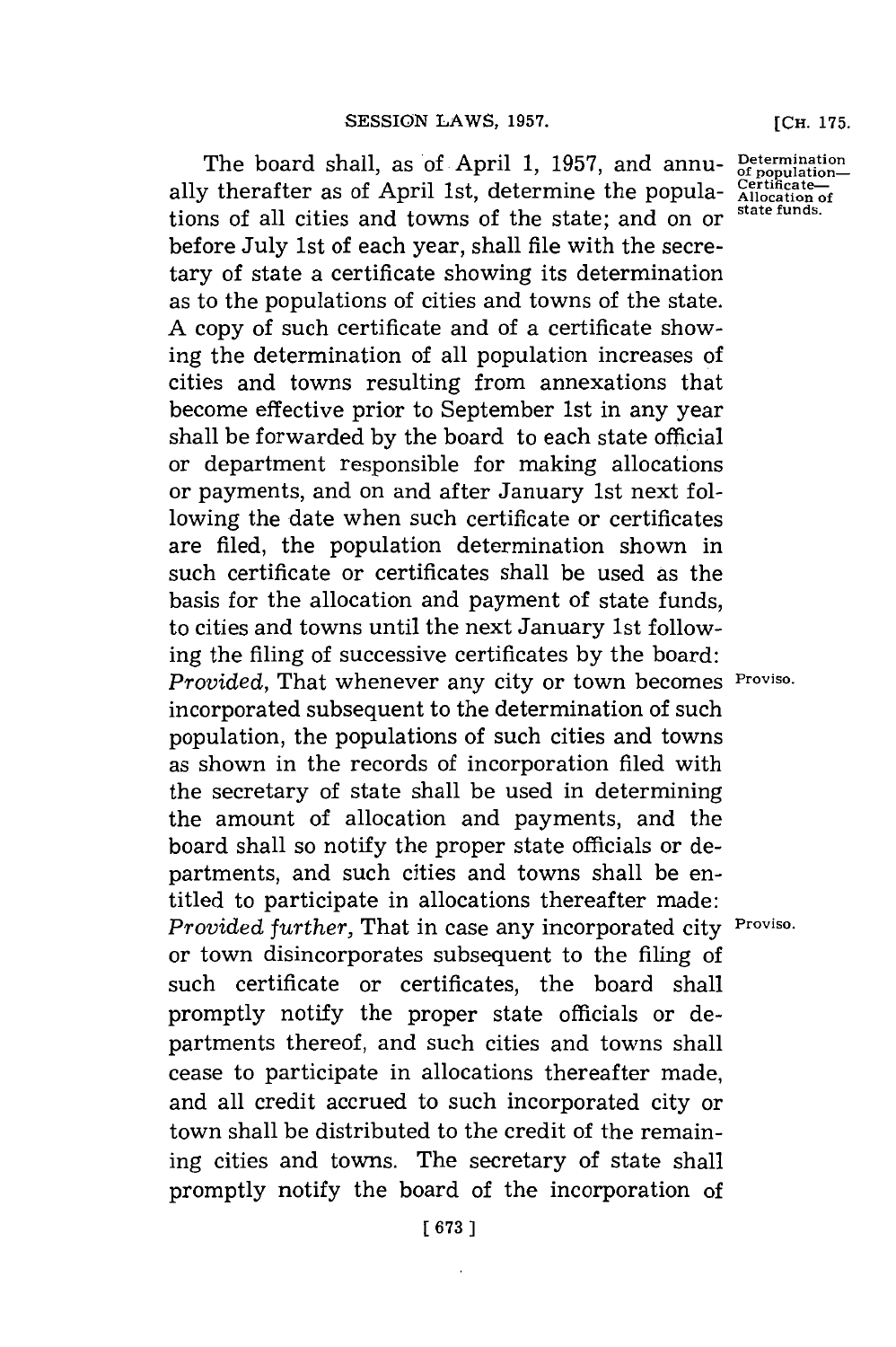**SESSION LAWS, 1957.** 

each new city and town and of the disincorporation of any cities or towns.

RCW 43.62.040 are each amended to read as follows:

RCW 43.62.040 SEC. 4. Section 3, chapter 96, Laws of 1951 and

**Census board. board-Deter-**<br>mination by **board con-**

J.

**ROW 43.66.090 enacted wtihout amendment.**

**RCW 43.66.100 amended. Liquor control board. Deter-mination of distribution to counties.**

**Proviso.**

The tax commission or any other state officer or officials of cities, towns, or counties shall upon re**clusive,** quest of the board furnish such information, aid, and assistance as may be required **by** the board in the performance of its duties. The action of the board in determining the population shall be final and conclusive.

**Combination,** SEC. 5. Section 1, chapter 187, Laws of 1949, as division and  $\frac{1049}{1000}$  and  $\frac{1000}{1000}$  and  $\frac{1000}{1000}$  and  $\frac{1000}{100}$  and  $\frac{1000}{100}$  and  $\frac{1000}{100}$  and  $\frac{1000}{100}$  and  $\frac{1000}{$ last amended by sections 2 and 3, chapter 109, Laws of **1955** (heretofore divided, combined and codified as RCW **43.66.090, 43.66.100, 43.66.110** and **43.66.120)** are amended to read as set forth in sections **6** through **9 of.** this act.

> **SEC. 6.** (RCW **43.66.090)** When excess funds are distributed, all moneys subject to distribution shall be disbursed as follows:

> Fifty percent to the general fund of the state, ten percent to the counties of the state, and forty percent to the incorporated cities and towns of the state.

> **SEC. 7.** (RCW **43.66.100)** With respect to the ten percent share coming to the counties, the computations 'for distribution shall be made **by** the state agency responsible for collecting the same as fol**lows:**

> The share coming to each eligible county shall be determined **by** a division among the eligible counties according to the relation which the population of the unincorporated area of such eligible county, as shown **by** the last federal or official county census, whichever is the later, bears to the population of the total combined unincorporated areas of all eligible counties, as shown **by** such census: *Provided,* That no county in which the sale of liquor is forbidden in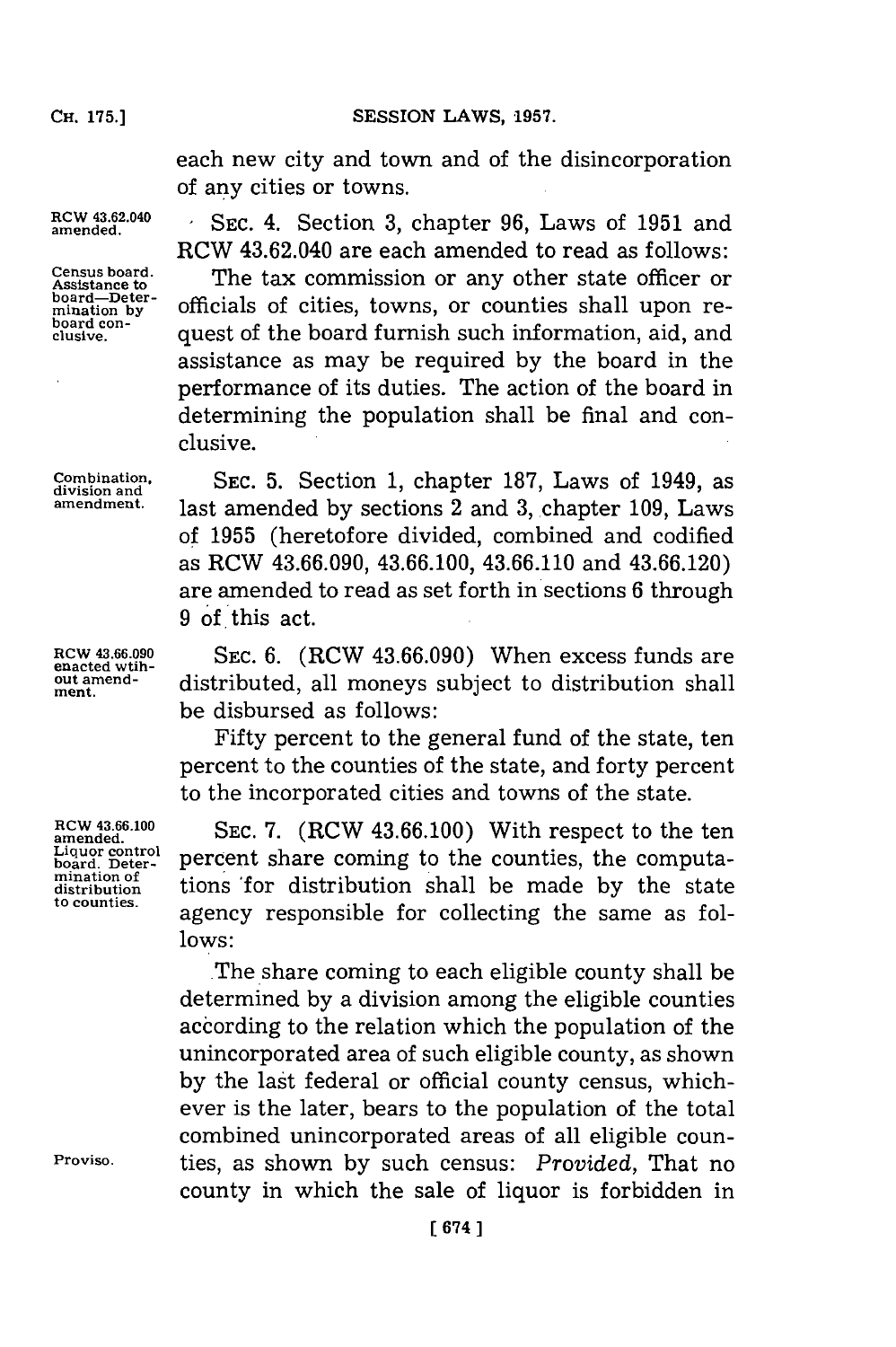the unincorporated area thereof as the result of an election shall be entitled to share in such distribution. "Unincorporated area" means all that portion of any county not included within the limits of incorporated cities and towns.

SEC. 8. (RCW 43.66.110) With respect to the RCW 43.66.110 forty percent share coming to the incorporated cities **Determination of distribution** and towns, the computations for distribution shall to cities and be made **by** the state agency responsible for collecting the same as follows:

The share coming to each eligible city or town shall be determined **by a** division among the eligible cities and towns within the state ratably on the basis of population as last determined **by** the board: *And provided,* That no city or town in which the sale of liquor is forbidden as the result of an election shall be entitled to any share in such distribution.

**SEC. 9.** (RCW **43.66.120)**

SEC. 10. Section 1, chapter 83, Laws of 1943 and  $\frac{RCW}{amended}$ . RCW **46.68.100** are each amended to read as follows:

From the net tax amount in the motor vehicle Motor vehicles fund there shall be paid **by** the state agency responsible for collecting the same as follows:

**(1)** To the cities and towns of the state sums equal to fifteen percent of the net tax amount to be paid monthly as the same accrues;

(2) To the counties of the state sums equal to forty-one and one-half percent of the net tax amount to be paid monthly as the same accrues.

**Note: See also section 3, chapter 271, Laws of 1957.**

**SEC. 11.** Section 4, chapter **181,** Laws of **1939,** as **RCW 46 68.1l0 amended.** last amended **by** section **1,** chapter 143, Laws of 1949 and RCW **46.68.110** are each amended to read as fol**lows:**

Funds credited to the incorporated cities and towns of the state as set forth in subdivision **(1)** of

**amended.**

**RCW 43.66.120 deleted.**

**Disposition of revenue. Al-location of net tax amount in motor vehicle fund.**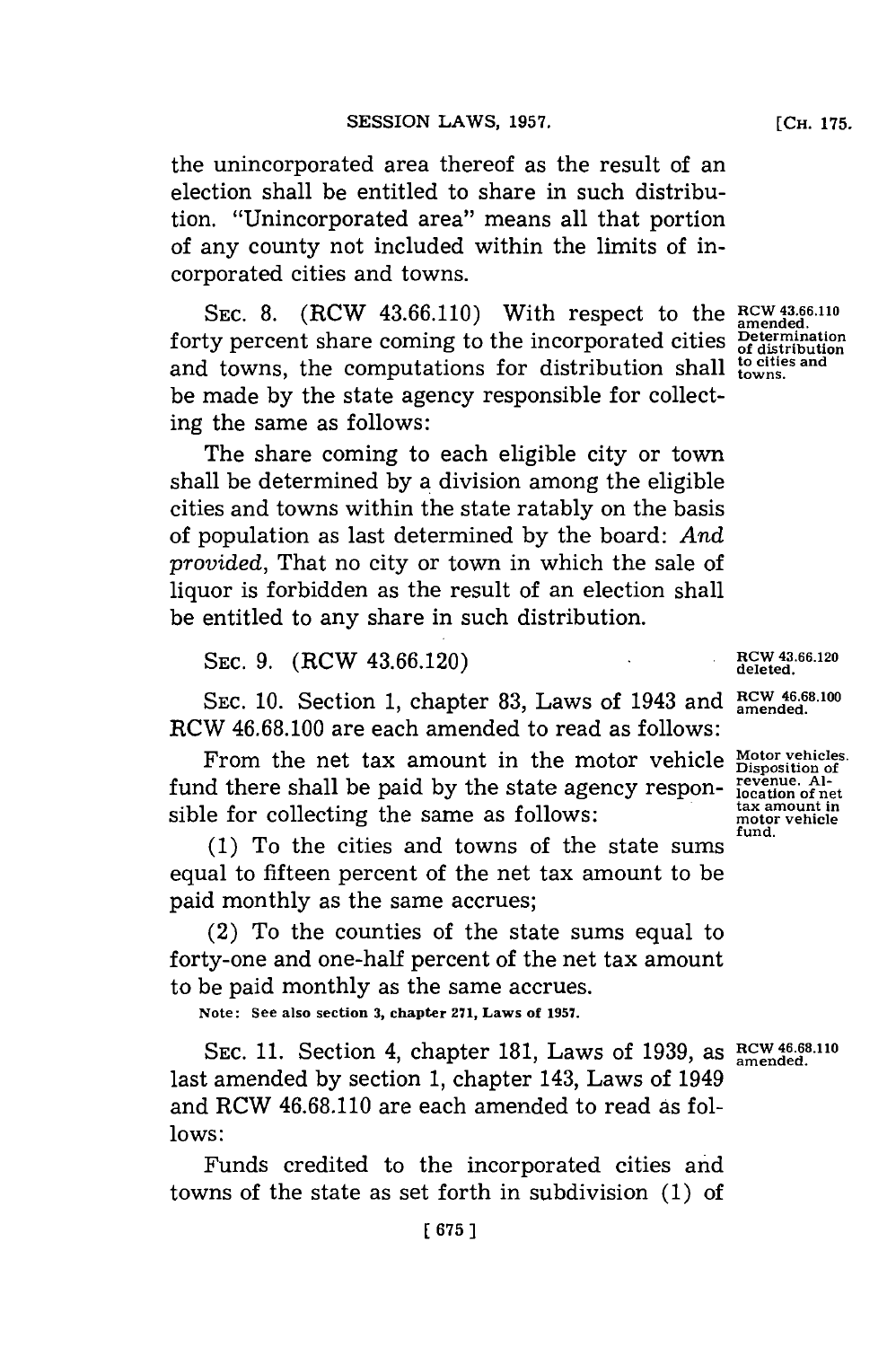**CH. 175.]**

**Distribution of amount allocated to cities and towns.**

**Proviso.**

**RCW 82.44.150 amended.**

**Excise taxes. Motor vehicle excise. Distribution of motor vehicle excise fund generally.**

RCW 46.68.100 shall be subject to deduction and distribution as follows:

(1) Three-fourths of one percent of such sums shall be deducted monthly as such sums are credited and set aside for the use of .the director of highways for the supervision of work and expenditures of such incorporated cities and towns on the city and town streets thereof: *Provided*, That any moneys so retained and not expended shall be credited in the succeeding biennium to the incorporated cities and towns in proportion to deductions herein made;

(2) The balance remaining to the credit of incorporated cities and towns after such deduction shall be apportioned monthly as such funds accrue among the several cities and towns within the state ratably on the basis of the population last determined **by** the board.

**SEC.** 12. Section **5,** chapter **152,** Laws of 1945 and RCW 82.44.150 are each amended to read as follows:

On the first day of the months of January, April, July, and October of each year, the state treasurer shall make the following apportionment and distribution of all moneys remaining in the motor vehicle excise fund: Five percent thereof shall be credited and transferred to the state general fund; seventeen percent thereof shall be paid to cities and towns in the proportions and for the purposes hereinafter set forth; and seventy-eight percent thereof shall be credited and transferred to the state school equalization fund.

The amount payable to cities and towns shall be apportioned among the several cities and towns within the state ratably, on the basis of the population as last determined **by** the board.

When so apportioned, the amount payable to each such city and town shall be transmitted to the city treasurer thereof, and shall be utilized **by** such city or town for the purposes of police and fire pro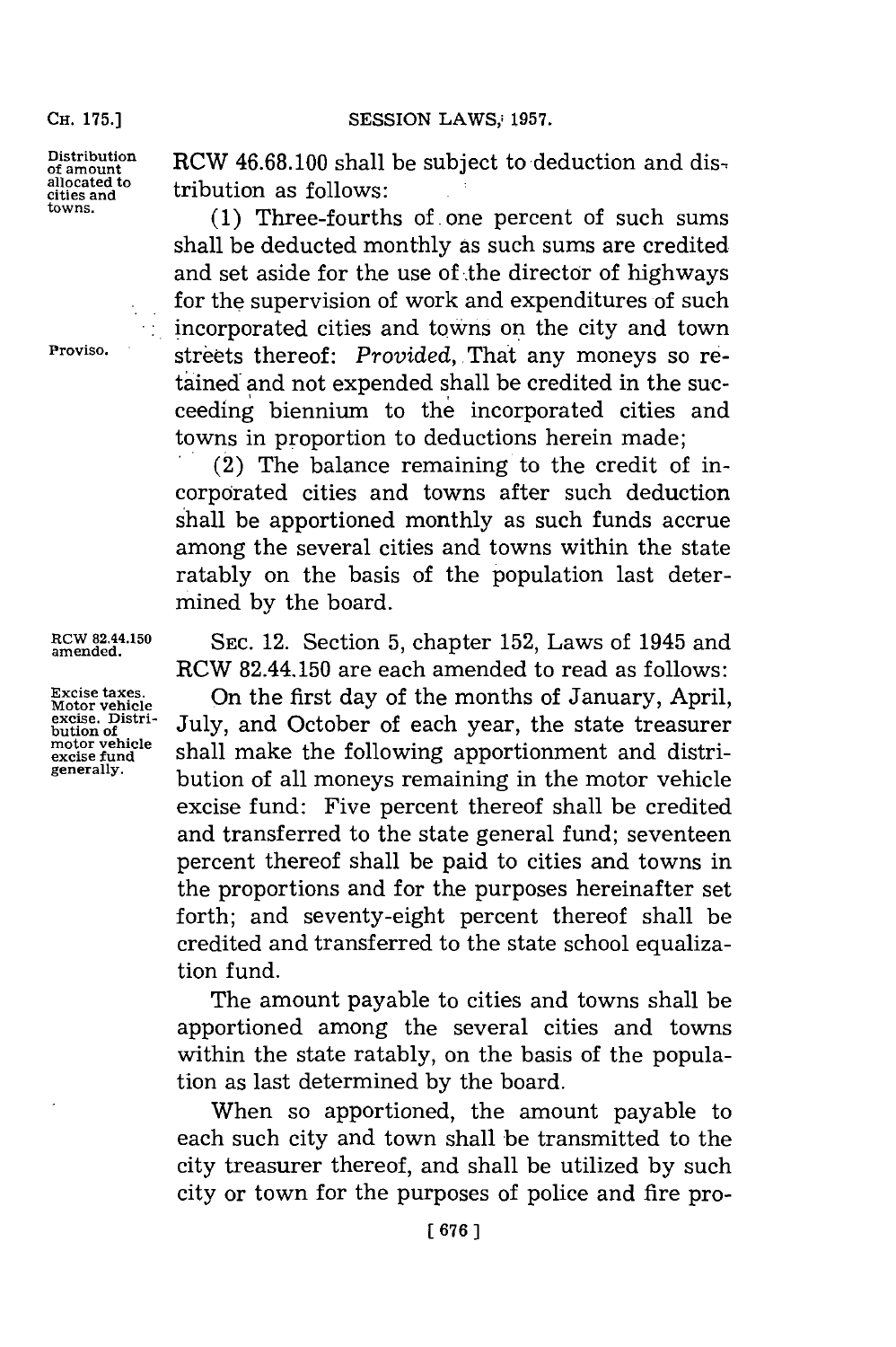tection and the preservation of the public health therein, and not otherwise. In case it be adjudged that revenue derived from the excise tax imposed **by** this chapter cannot lawfully be apportioned or distributed to cities or towns, all moneys directed **by** this section to be apportioned and distributed to cities and towns shall be credited and transferred to the state general fund.

SEC. 13. Section 5, chapter 248, Laws of 1951 **Division and** amendment. (heretofore divided and codified as RCW **35.13.260** and **35.13.270)** is divided and amended as set forth in sections 14 and **15** of this act.

SEC. 14. (RCW 35.13.260) Whenever any terri- Cities and tory is annexed to a city or town, a certificate as hereinafter provided shall be forthwith filed in duplicate with the board, and the board shall transmit one of the copies thereof to the secretary of state. Such certificate shall be in such form and contain such information as shall be prescribed **by** said board and shall contain a legal description and map showing the annexed territory. The board shall upon request furnish such forms to any city or town requesting the same.

Whenever annexation is made effective subsequent to September 1st in any year and prior to January 1st next following, such population basis for distribution shall not be used until on and after one year following the next subsequent January 1st. Whenever any territory is annexed to a city or town subsequent to April 1st of any year and certified and filed as provided herein prior to September 1st, the population of the annexed territory shall be added to the population of the city or town as determined **by** the board to be used for the allocation and distribution of state funds to cities and towns commencing January 1st next following. The population of the annexed territory shall be determined **by** a count made **by,** or under the direction of, the mayor of the

**Determining population of annexed terri-tory-Certifi-cate-As basis for allocation of state funds.**